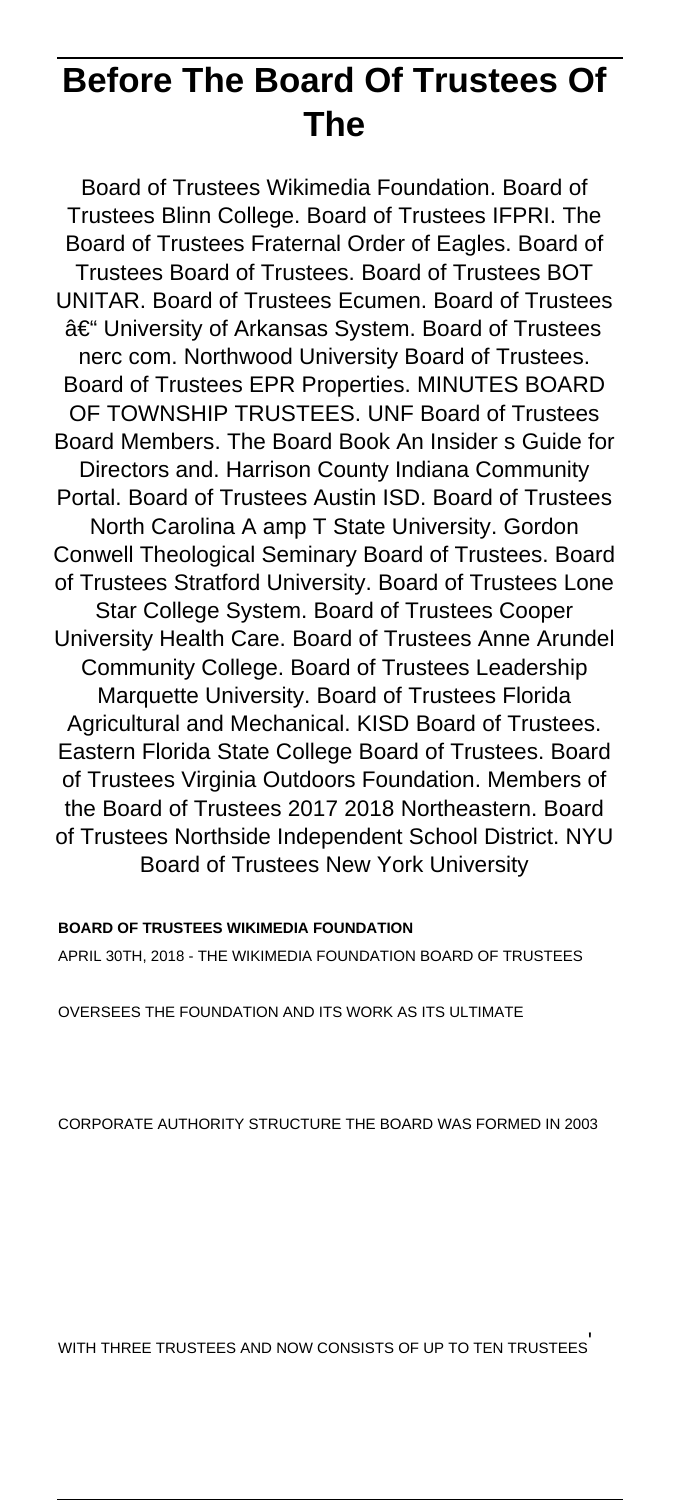## '**Board Of Trustees Blinn College**

April 30th, 2018 - Blinn College Board Of Trustees Regular Meetings Of The Board Are Normally Held On The Third Tuesday Of Each Month At 6 00 P M In The Blinn College Board Room Third Floor Administration Building 802 Green Street Brenham Texas Unless Otherwise Posted''**Board of Trustees IFPRI May 1st, 2018 - IFPRI is delighted to welcome three new members to the Board of Trustees Mari Pangestu Chair Derek Byerlee and Celest**''**The Board Of Trustees Fraternal Order Of Eagles** May 1st, 2018 - Page 2 Courtesy Of British Columbia Lower Mainland Zone Conference Fraternal Order Of Eagles © 2004 The Board Of Trustees In A Healthy Aerie Trustees Are Like The Children Of The Proverb

Seen And Not Heard'

### '**Board of Trustees Board of Trustees**

April 30th, 2018 - February 2018 Board Meeting Congratulations to counselors who were recognized by the Texas School Counselor Association for their outstanding work with students'

## '**board of trustees bot unitar**

may 2nd, 2018 - the board of trustees is the institute $\hat{a} \in \mathbb{R}^N$ s governing body composed of a small yet highly diverse group of distinguished trustees the board approves the institute s work programme and adopts its budget as well as formulates principles and policies that govern unitar activities and operations'

#### '**BOARD OF TRUSTEES ECUMEN**

MAY 1ST, 2018 - DARRELL TUKUA CHAIR DARRELL CURRENTLY SERVES AS

A MEMBER OF SEVERAL CORPORATE BOARDS OF DIRECTORS INCLUDING

CAPELLA EDUCATION COMPANY CONSTELLATION AND GATE CITY

**BANK**<sup>"</sup>**Board of Trustees â€" University of Arkansas System May 2nd, 2018 - Morril Harriman Secretary Morril**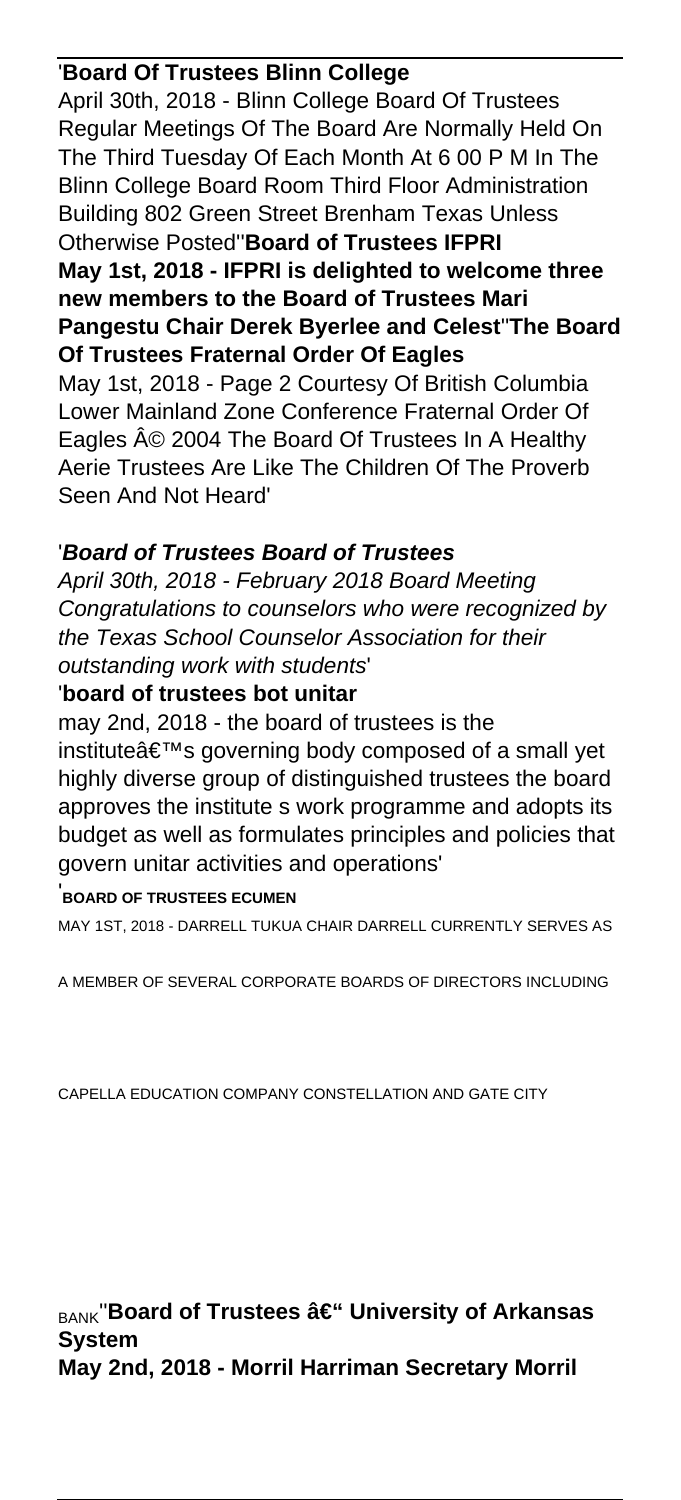## **Harriman of Little Rock is an attorney with the Mitchell Williams law firm He served as Governor** Mike Beebeâ€<sup>™</sup>s chief of staff from 2007 to 2015

#### '**Board of Trustees nerc com**

April 30th, 2018 - The North American Electric Reliability Corporation NERC is governed by an eleven member independent Board of Trustees For information

about each of the Board members see below''**Northwood University**

### **Board Of Trustees**

May 2nd, 2018 - Board Of Trustees The Members Of The Board Of Trustees Have Many Roles Supporting The University Their Roles Include Directing The President Who In Turn Manages The University'

#### '**BOARD OF TRUSTEES EPR PROPERTIES**

MAY 1ST, 2018 - ROBERT J DRUTEN IS CHAIRMAN OF OUR BOARD OF TRUSTEES IN AUGUST 2006 MR DRUTEN RETIRED AS EXECUTIVE VICE PRESIDENT AND CHIEF FINANCIAL OFFICER AND A CORPORATE OFFICER OF HALLMARK CARDS INCORPORATED'

#### '**MINUTES BOARD OF TOWNSHIP TRUSTEES**

May 1st, 2018 - MINUTES BOARD OF TOWNSHIP TRUSTEES STATE OF ILLINOIS DuPage County SS Township Of Naperville THE BOARD OF TOWNSHIP TRUSTEES Met At The Office Of The Township Clerk At 139 Water''**UNF BOARD OF TRUSTEES BOARD MEMBERS**

MAY 2ND, 2018 - BOARD MEMBERS EACH OF THE 12 STATE UNIVERSITIES HAS A 13 MEMBER BOARD OF TRUSTEES RESPONSIBLE FOR COST EFFECTIVE POLICY IMPLEMENTING AND MAINTAINING HIGH QUALITY EDUCATION PROGRAMS CONSISTENT WITH THE UNIVERSITY S MISSION PERFORMANCE EVALUATION AND DEVELOPING A PROCESS MEETING STATE POLICY BUDGETING AND EDUCATION STANDARDS''**The Board Book An Insider s Guide for Directors and** May 2nd, 2018 - The Board Book An Insider s Guide for Directors and Trustees William G Bowen on Amazon com FREE shipping on qualifying offers By far the best book on corporate and institutional governance'

## '**Harrison County Indiana Community Portal**

May 1st, 2018 - Harrison County Has A Wonderfully Rich History In The Emergence Of Indiana As Our 19th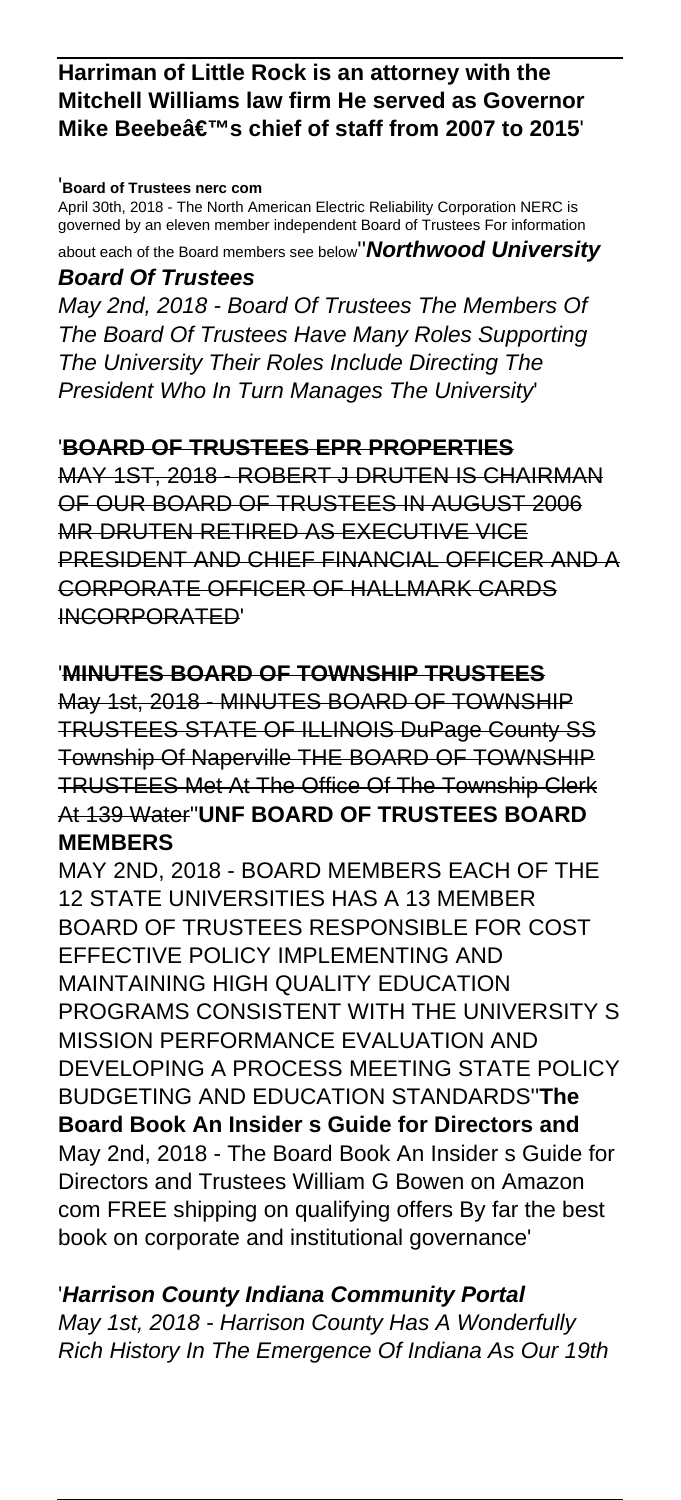## State And The Establishment Of Corydon As Indiana S First State Capital'

#### '**Board of Trustees Austin ISD**

May 1st, 2018 - Welcome to the Board of Trustees website Here you will find useful

information about the governance arm of the school district,

### '**board of trustees north carolina a amp t state university**

may 2nd, 2018 - the board of trustees of north carolina agricultural and technical state university is comprised of 13 individuals chosen as follows eight elected by the unc board of governors four appointed by the n c general assembly and one ex officio the president of the n c''**Gordon Conwell Theological Seminary Board of Trustees**

April 30th, 2018 - Board of Trustees The Board of Trustees pictured above in the Alumni Hall in Hamilton MA are stewards stewards of the physical resources stewards of the intellectual climate stewards of human relationships and stewards of spiritual resources of Gordon Conwell Theologial Seminary''**Board of Trustees Stratford University**

April 29th, 2018 - Board of Trustees Chairman of the Board Francis Frank S Turnage Ed D President Emeritus Germanna Community College Read Bio'

#### '**Board of Trustees Lone Star College System**

April 30th, 2018 - The Lone Star College System Board of Trustees is responsible for ensuring that the Lone Star College System is an integral part of their communities and serve their ever changing needs' '**BOARD OF TRUSTEES COOPER UNIVERSITY HEALTH CARE**

APRIL 30TH, 2018 - THE BOARD OF TRUSTEES OF COOPER UNIVERSITY

HOSPITAL IS A COMMITTED GROUP OF CAREFULLY CHOSEN COMMUNITY

AND PROFESSIONAL LEADERS WHO HAVE BEEN ENTRUSTED WITH THE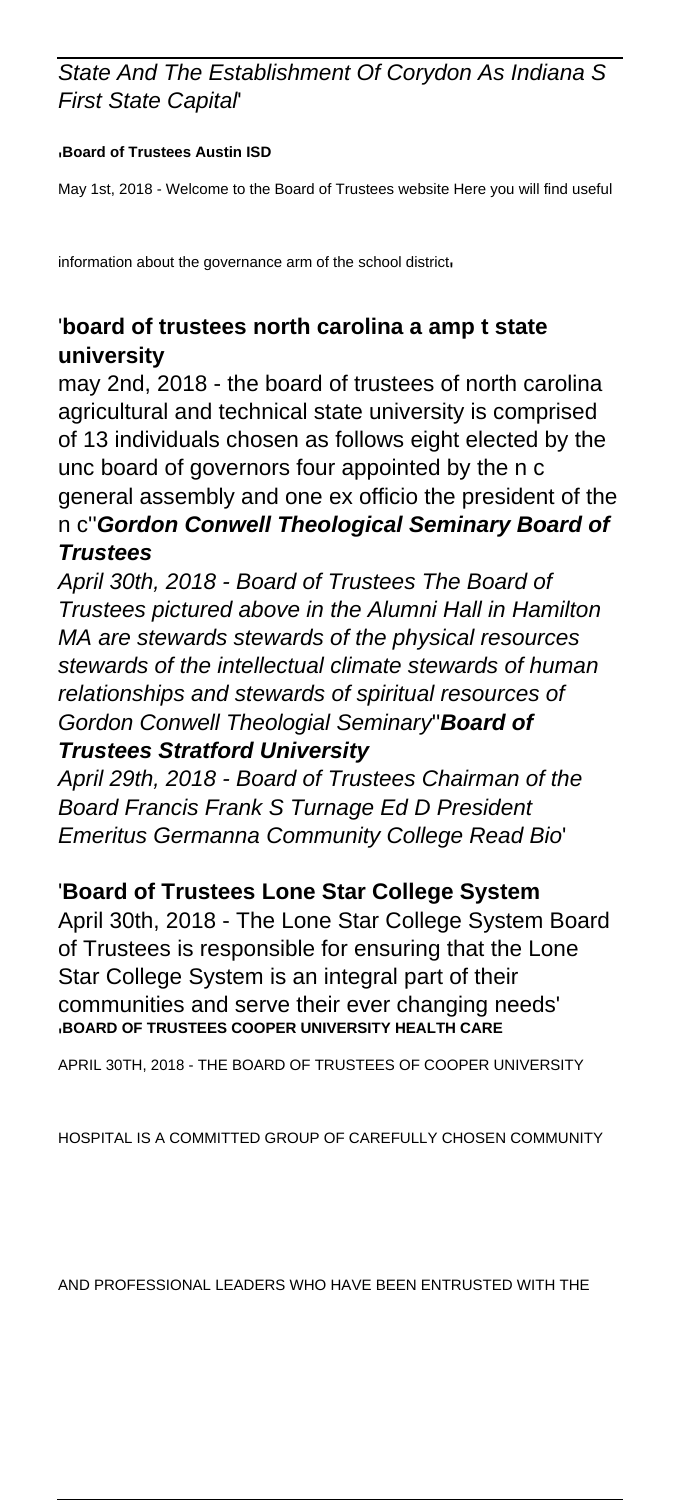#### MISSION AND VISION OF COOPER AND ENSURE THAT COMPREHENSIVE MEDICAL SERVICES ARE BEING DELIVERED IN A QUALITY MANNER CONSISTENT'

#### '**Board of Trustees Anne Arundel Community College**

April 30th, 2018 - The college is chartered by the state of Maryland and governed by

the board of trustees consisting of seven community members and one student

member with full voting rights see Code Education Article secs 16 101 through 16

103'

'**Board Of Trustees Leadership Marquette University**

April 29th, 2018 - The Board Of Trustees Has Fiduciary Responsibility And Is The

Principal Governance Authority For Marquette University The Board Is Responsible

For Preserving And Enhancing Marquette's Mission And Ensuring That Long

Term Planning And Goals Are Defined And Executed By The University Community' '**board of trustees florida agricultural and mechanical april 30th, 2018 - about the trustees the university is governed by the board of trustees which consists of thirteen 13 members six 6 trustees are appointed by the governor and five 5 trustees are appointed by the board of governors subject to confirmation by**